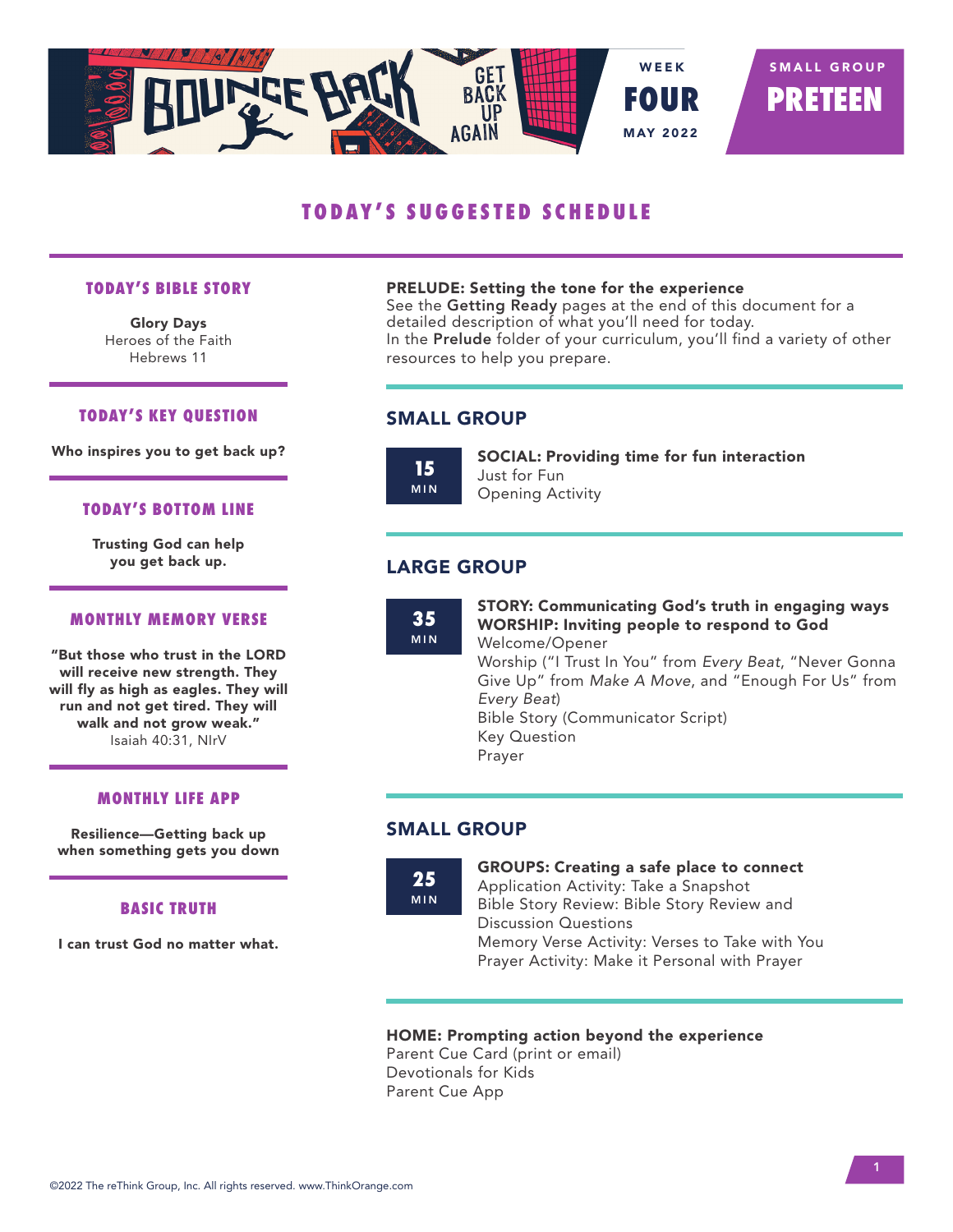

PROVIDING TIME FOR FUN INTERACTION 15 MINUTES

## **MADE TO MOVE**

an activity that increases the oxygen in the brain and taps into the energy in the body



*Before kids arrive, pray that your kids would connect with you and this idea of resilience that's illustrated by so many in the Bible as well as in our own lives. Ask Him for the resilience you need to lead your group well today.*

## **1. JUST FOR FUN**

WHAT YOU NEED: Offering container, a ball, a basket

## WHAT YOU DO:

- Invite kids to put their offering in the offering container as they arrive.
- Set up a basket in the room for a basketball type game. Kids may want to make "backboard" shots, so set the basket near a wall.
- Let kids take turns trying to bounce a ball into the basket.
- The ball must bounce at least once before landing in the basket.
- Kids can bounce the ball off the floor or off the wall.
- Once a kid makes a basket, everyone in the group must duplicate the shot, standing in the same spot with the same form.
	- <sup>□</sup> Anyone who misses gets a point.
	- <sup>n</sup> For example: If a kid closes their eyes, bounces the ball with their left hand and the ball bounces in the basket, then everyone in the group must close their eyes, bounce the ball with their left hand to bounce the ball into the basket.
- Anyone who misses the basket gets a point.
- Kids continue to try to make a basket.
- Encourage them to be silly and go for the trick shots.
- The kid with the least number of points when time runs out is the winner.

## **TODAY'S BIBLE STORY**

# Glory Days

Heroes of the Faith Hebrews 11

## **TODAY'S KEY QUESTION**

Who inspires you to get back up?

## **TODAY'S BOTTOM LINE**

Trusting God can help you get back up.

## **MONTHLY MEMORY VERSE**

"But those who trust in the LORD will receive new strength. They will fly as high as eagles. They will run and not get tired. They will walk and not grow weak." Isaiah 40:31, NIrV

## **MONTHLY LIFE APP**

Resilience—Getting back up when something gets you down

## **BASIC TRUTH**

I can trust God no matter what.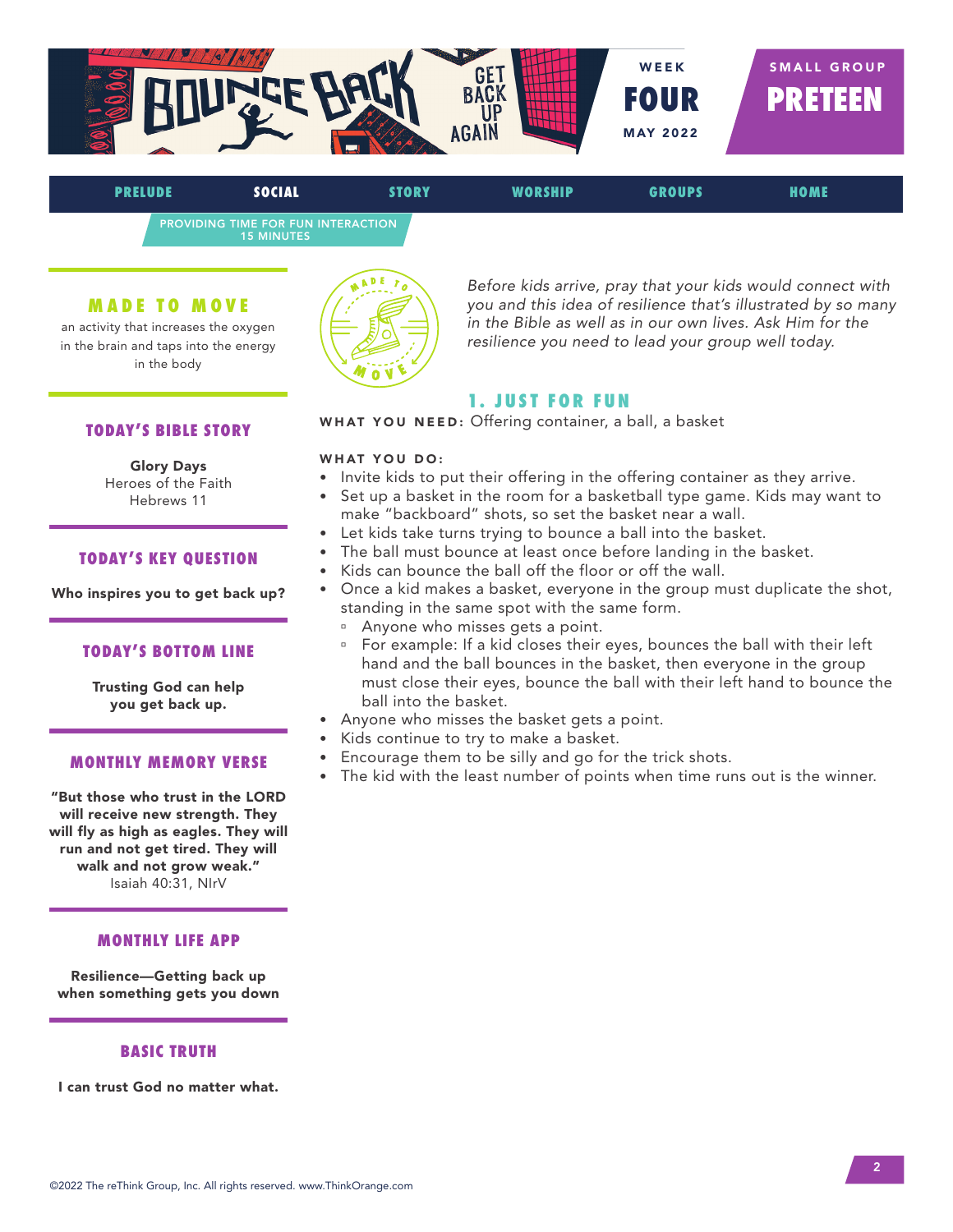

PROVIDING TIME FOR FUN INTERACTION 15 MINUTES

## **MADE TO PLAY**

an activity that encourages learning through following guidelines and/or working as a group

## **TODAY'S BIBLE STORY**

#### Glory Days Heroes of the Faith

Hebrews 11

## **TODAY'S KEY QUESTION**

Who inspires you to get back up?

### **TODAY'S BOTTOM LINE**

Trusting God can help you get back up.

## **MONTHLY MEMORY VERSE**

"But those who trust in the LORD will receive new strength. They will fly as high as eagles. They will run and not get tired. They will walk and not grow weak." Isaiah 40:31, NIrV

#### **MONTHLY LIFE APP**

Resilience—Getting back up when something gets you down

### **BASIC TRUTH**

I can trust God no matter what.



## **2. OPENING ACTIVITY**

WHAT YOU NEED: Empty water bottles, balls, masking tape, timer or mobile device

#### WHAT YOU DO:

- Divide the group into three teams.
- Give each team 8-10 water bottles and two balls.
- Using masking tape, create a line on the floor.
- Tell one kid from each team set up the water bottles behind the taped line.
- Suggest they set the bottles up in a triangle formation like a bowling alley.
- Using masking tape, create a line about 20 feet from the water bottles.
- Lead kids to take turns (within their teams) trying to knock the water bottles down with the balls.
- Instruct teams to either:
	- <sup>o</sup> Choose a designated person to set the pins "Back Up" and keep track of the number of pins their team knocked down.
	- <sup>□</sup> Or take turns being that person
- The other teammates take turns rolling their ball at the pins to knock down as many pins as they can with each roll.
- After kids roll their ball, they retrieve their ball and get ready to roll it again.
- Kids within each team cannot roll their ball at the same time. They must wait until their teammate has set the pins "Back Up."
- Teams race to see how many pins they can knock down in one minute.

## WHAT YOU SAY:

"You know what this game reminds me of? RESILIENCE! *[Transition]* Let's head to Large Group to learn what can help you to get back up when something knocks, I mean gets, you down."

Lead your group to the Large Group area.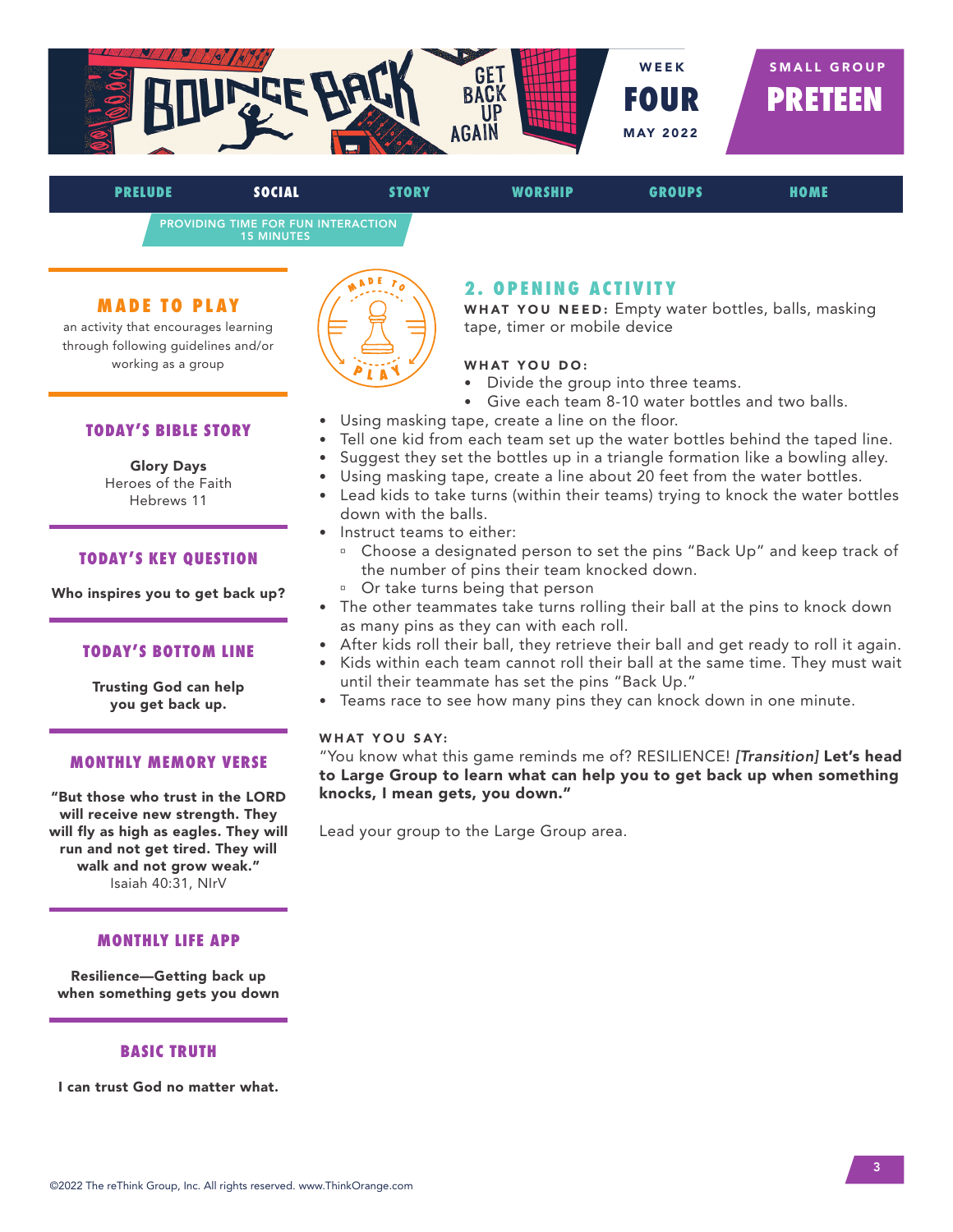

CREATING A SAFE PLACE TO CONNECT 25 MINUTES

## **MADE TO CONNECT**

an activity that invites kids to share and collaborate with others while growing their understanding

## **TODAY'S BIBLE STORY**

#### Glory Days Heroes of the Faith Hebrews 11

#### **TODAY'S KEY QUESTION**

Who inspires you to get back up?

#### **TODAY'S BOTTOM LINE**

Trusting God can help you get back up.

## **MONTHLY MEMORY VERSE**

"But those who trust in the LORD will receive new strength. They will fly as high as eagles. They will run and not get tired. They will walk and not grow weak." Isaiah 40:31, NIrV

#### **MONTHLY LIFE APP**

Resilience—Getting back up when something gets you down

### **BASIC TRUTH**

I can trust God no matter what.



## **1. TAKE A SNAPSHOT**

[LIVE FOR GOD | APPLICATION ACTIVITY] WHAT YOU NEED: Butcher paper, tape, markers

## WHAT YOU DO:

- Tape a large piece of butcher paper to a wall.
- On the left side of the paper, draw an outline of a giant

arrow pointing down. Next to that, on the right side of the paper, draw an outline of a giant arrow pointing up.

- Ask: What are things that get you down?
- Write kids' responses in the center of or near the down arrow.
- Ask: When you are down, who inspires you to get back up?
	- <sup>n</sup> If necessary, use the down arrow ideas to prompt kids. (i.e., What are the opposites of the items written on the other side of the paper?)
	- For example: Who helps you to get back up when people around you are fighting? Or what are some things that encourage you to get back up when you feel alone?
- Write those responses in the center of the up arrow.
- *[Make it Personal] (Share an age-appropriate example of something that gets you down and what in your life inspires you to get back up.)*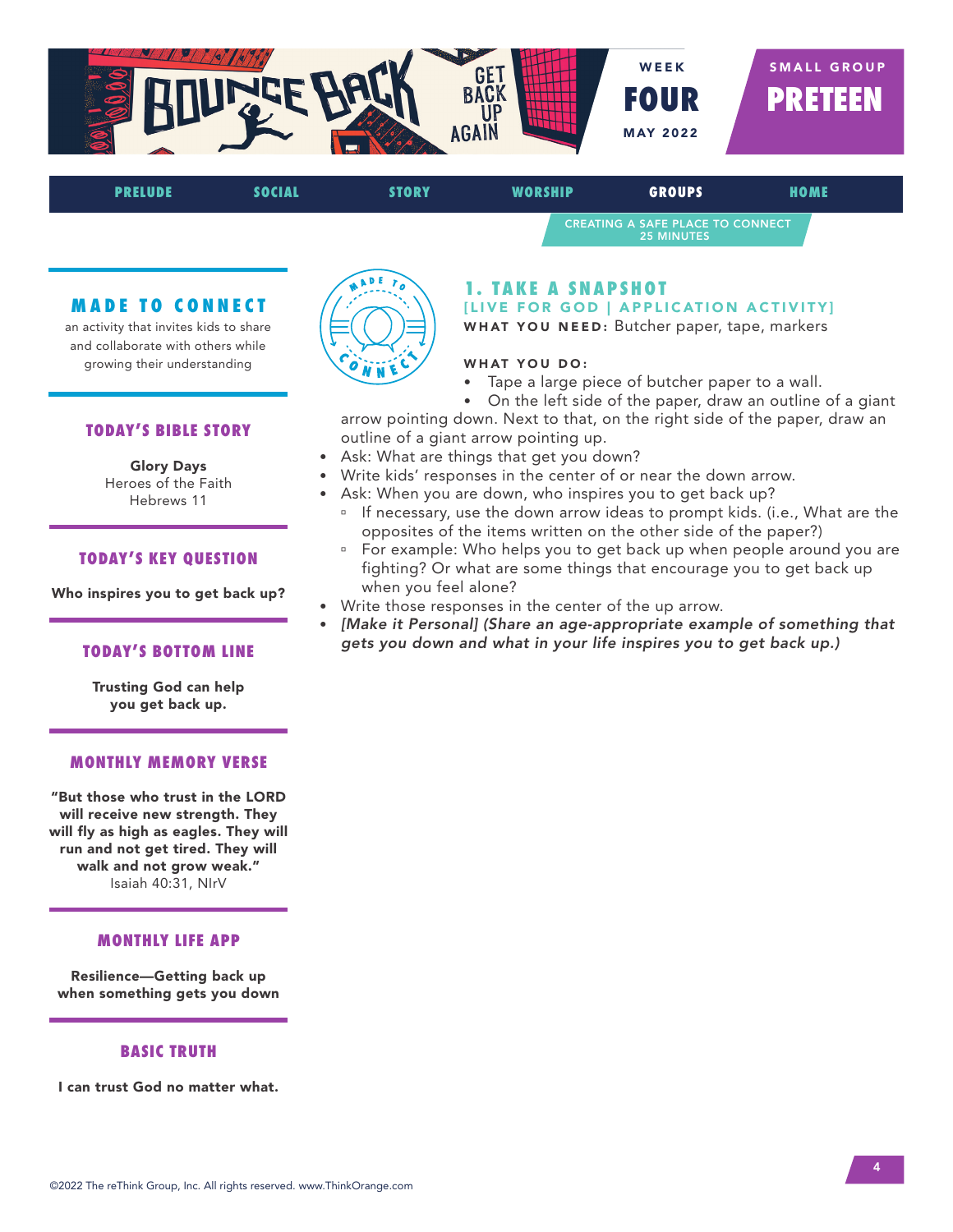

CREATING A SAFE PLACE TO CONNECT 25 MINUTES

## **MADE TO PLAY**

an activity that encourages learning through following guidelines and/or working as a group

### **TODAY'S BIBLE STORY**

## Glory Days Heroes of the Faith

Hebrews 11

### **TODAY'S KEY QUESTION**

Who inspires you to get back up?

### **TODAY'S BOTTOM LINE**

Trusting God can help you get back up.

## **MONTHLY MEMORY VERSE**

"But those who trust in the LORD will receive new strength. They will fly as high as eagles. They will run and not get tired. They will walk and not grow weak." Isaiah 40:31, NIrV

#### **MONTHLY LIFE APP**

Resilience—Getting back up when something gets you down

#### **BASIC TRUTH**

I can trust God no matter what.



## **2. BIBLE STORY EXTENSION**

[TALK ABOUT GOD | BIBLE STORY REVIEW]

WHAT YOU NEED: Cones, balls, blindfolds, Bibles, items to be used for obstacles (chairs, stools, tables, hula hoops, etc.)

#### WHAT YOU DO:

- Pair kids up.
- Set three cones in the center of the room. Scatter teams along the perimeter of the room.
- Blindfold one kid from each team and give them a ball.
- Scatter obstacles throughout the room blocking any direct path to the three cones.
- Explain that the goal is to be the first team to set their ball on top of one of the cones.
- The rules for the game are:
	- <sup>n</sup> The "sighted" kid cannot touch their teammate or their team's ball. They must give verbal directions to guide their teammate to a cone.
	- If the blindfolded kid touches an obstacle with their body, including the cones, the "sighted" kid must sit down, clap three times, and get back up before continuing.
	- <sup>n</sup> When a team reaches a cone, the "sighted" kid directs the blindfolded kid to place the ball on the cone.
	- <sup>o</sup> First team to place their ball on a cone wins.
	- Repeat and allow kids to change roles.
- Use the following to discuss the game and to help kids process the Bible story:
	- <sup>o</sup> Say: "It is not easy to move when you can't see where you are going. And it can be hard to get back up when something gets you down. There are many stories in the Bible of people who kept going even when they didn't know what would happen next, because they trusted God."
	- <sup>o</sup> Challenge the group to work together to make a list of people in the Bible who kept going because they trusted God. Use Hebrews 11 as a guide if necessary.
	- From the list we made, who inspires you and why?
	- <sup>o</sup> Who in your life would you describe as a hero of faith and why?
	- ú *[Make it Personal] (Share an example of someone in your life you would describe as a hero of faith and why you consider them faithful.)*
	- ú How can trusting God help you to get back up when you're faced with something challenging?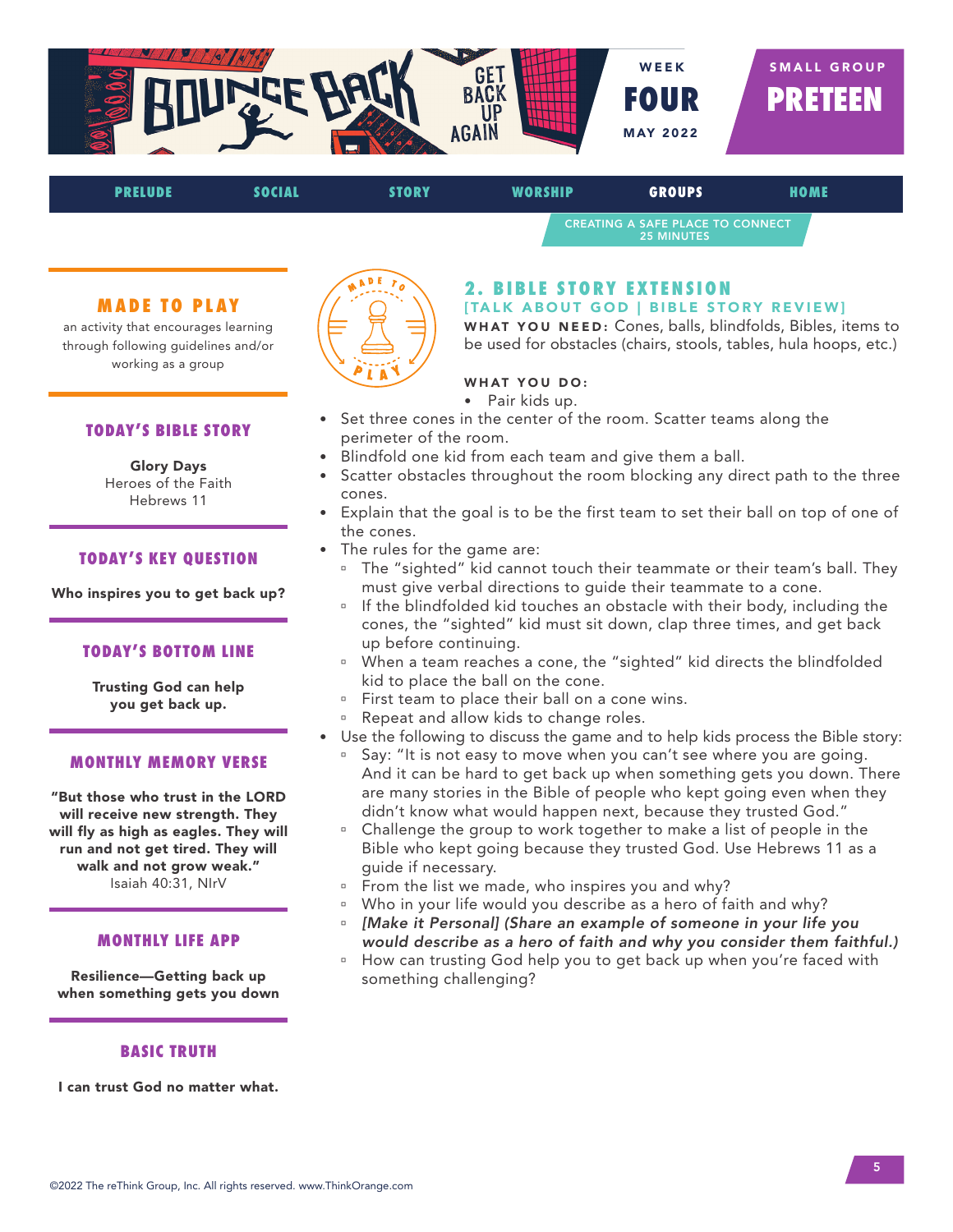



## **MADE TO CONNECT**

an activity that invites kids to share and collaborate with others while growing their understanding



## **3. DISCUSSION OUESTIONS** [TALK ABOUT GOD | BIBLE STORY REVIEW] WHAT YOU NEED: No supplies needed

## WHAT YOU DO:

- Ask:
- What is faith, in your own words?
- How can our actions show we have faith or show we trust God no matter what?
- How can faith and trusting God help us to get back up again?
- Why is knowing the stories in the Bible important? How does knowing stories of how God showed up in difficult situations affect our faith? How do the stories affect our ability to bounce back?

#### **TODAY'S BIBLE STORY**

#### Glory Days Heroes of the Faith Hebrews 11

## **TODAY'S KEY QUESTION**

Who inspires you to get back up?

## **TODAY'S BOTTOM LINE**

Trusting God can help you get back up.

## **MONTHLY MEMORY VERSE**

"But those who trust in the LORD will receive new strength. They will fly as high as eagles. They will run and not get tired. They will walk and not grow weak." Isaiah 40:31, NIrV

#### **MONTHLY LIFE APP**

Resilience—Getting back up when something gets you down

### **BASIC TRUTH**

I can trust God no matter what.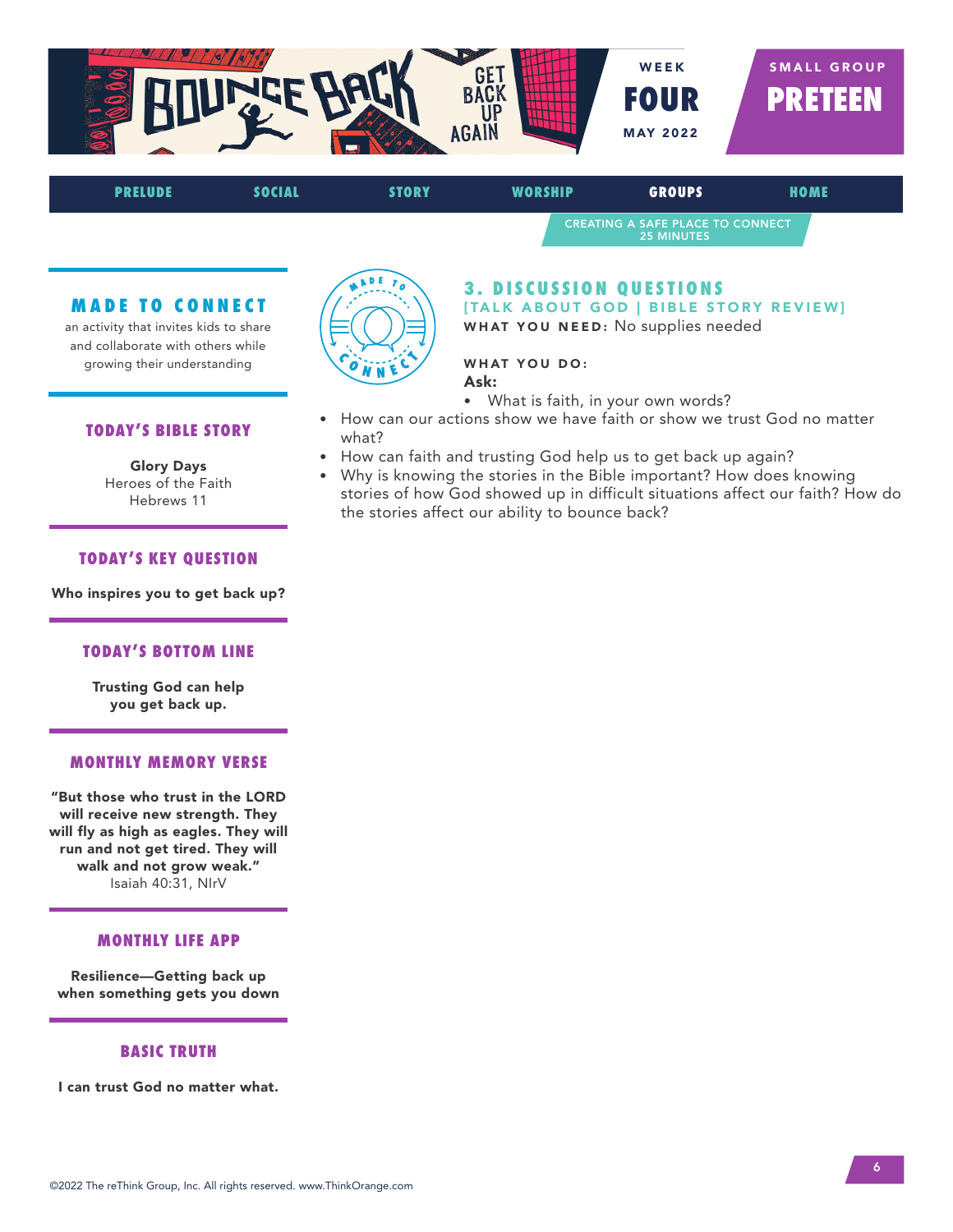

CREATING A SAFE PLACE TO CONNECT 25 MINUTES

## **MADE TO MOVE**

an activity that increases the oxygen in the brain and taps into the energy in the body

## **TODAY'S BIBLE STORY**

#### Glory Days Heroes of the Faith Hebrews 11

#### **TODAY'S KEY QUESTION**

Who inspires you to get back up?

## **TODAY'S BOTTOM LINE**

Trusting God can help you get back up.

## **MONTHLY MEMORY VERSE**

"But those who trust in the LORD will receive new strength. They will fly as high as eagles. They will run and not get tired. They will walk and not grow weak." Isaiah 40:31, NIrV

#### **MONTHLY LIFE APP**

Resilience—Getting back up when something gets you down

#### **BASIC TRUTH**

I can trust God no matter what.



## **4. VERSE TO TAKE WITH YOU**

[HEAR FROM GOD | MEMORY VERSE ACTIVITY] WHAT YOU NEED: Bibles, bouncy balls

## WHAT YOU DO:

- Give kids a Bible.
- Look up the memory verse together, Isaiah 40:31.
- Allow kids to recite the verse from memory while the rest of the group follows along in the Bible.
- Gather kids in a circle.
- Using a bouncy ball, challenge kids to bounce the ball to each other saying a word of the verse as they bounce the ball. Continue until the entire verse is recited.
- To increase the challenge:
	- <sup>o</sup> Kids standing across from each other in the circle pair up.
	- <sup>□</sup> Give each pair of kids a bouncy ball.
	- Teams bounce the ball to each other saying a word of the verse with each bounce. If someone misses the ball, the team sit down.
	- <sup>n</sup> Encourage teams sitting down to help the teams still standing to remember the next words to the verse.
	- <sup>n</sup> The last team left standing is the winner.
- Gather the group together for discussion.
- Give kids a Bible and look up Psalm 111. Read to the group verses 1-4.
- Ask:
	- What words are repeated in the first four verses of this Psalm? Why do you think the Psalmist repeats them?
	- <sup>a</sup> Read verse two: The Lord has done great things. All who take delight in *those things think deeply about them.* (NIrV)
	- <sup>o</sup> Why is it important to remember what the LORD has done? Why does remembering what God has done help us to trust Him?
	- ú What does the Psalmist write about God? What are the words they use to describe who God is? Why does remembering who God is help us to show resilience?
	- How does knowing God and what He has done help inspire us to get back up?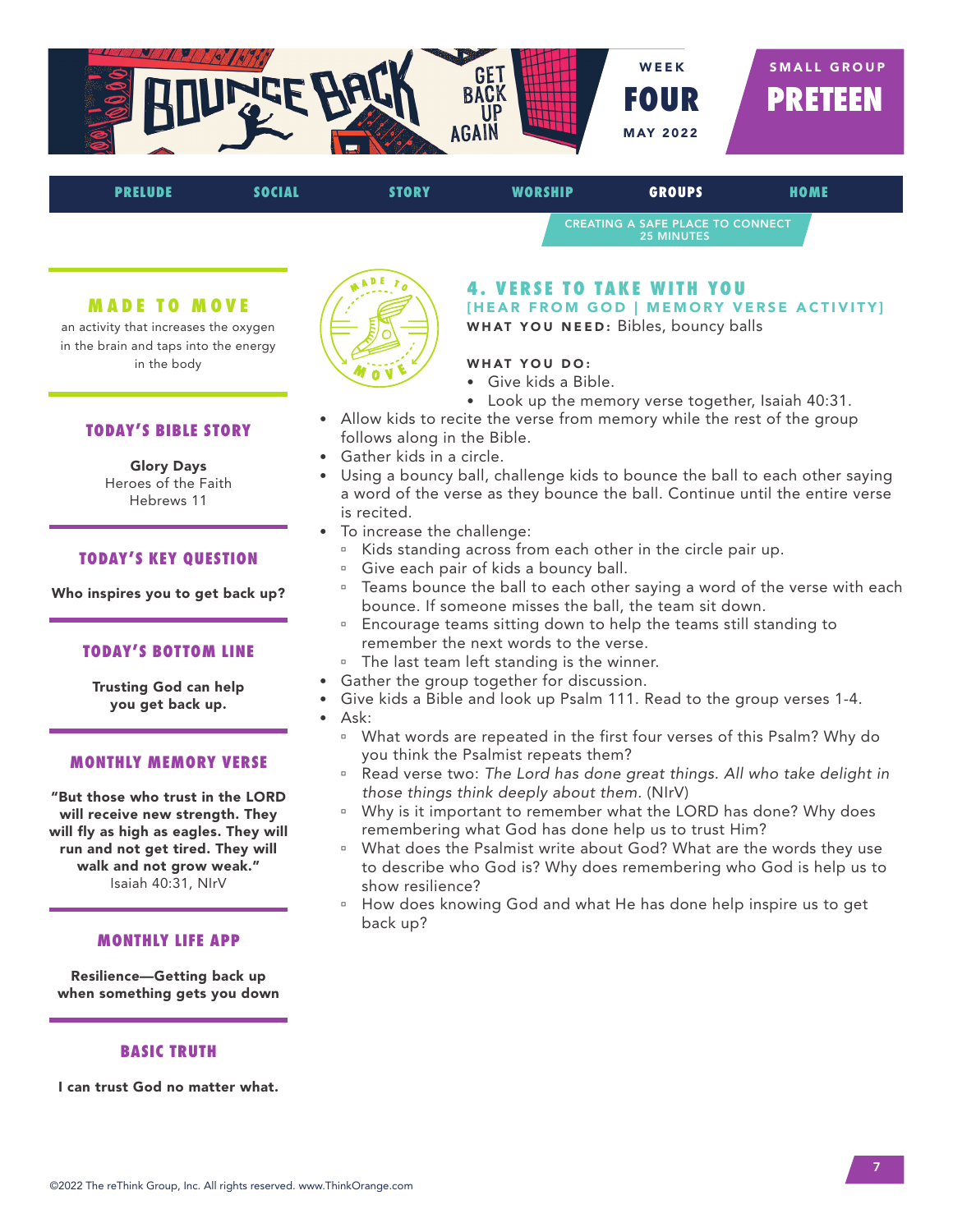

CREATING A SAFE PLACE TO CONNECT 25 MINUTES

## **MADE TO REFLECT**

an activity that creates space for personal processing and application

## **TODAY'S BIBLE STORY**

Glory Days Heroes of the Faith Hebrews 11

#### **TODAY'S KEY QUESTION**

Who inspires you to get back up?

### **TODAY'S BOTTOM LINE**

Trusting God can help you get back up.

## **MONTHLY MEMORY VERSE**

"But those who trust in the LORD will receive new strength. They will fly as high as eagles. They will run and not get tired. They will walk and not grow weak." Isaiah 40:31, NIrV

#### **MONTHLY LIFE APP**

Resilience—Getting back up when something gets you down

## **BASIC TRUTH**

I can trust God no matter what.



### **5. MAKE IT PERSONAL WITH PRAYER** [PRAY TO GOD | PRAYER ACTIVITY]

WHAT YOU NEED: "Thank You Cards" Activity Page, markers, Bibles

#### WHAT YOU DO:

• Give kids a "Thank You Card" to write a thank you letter

to God.

- Encourage kids to pick a Hero of Faith—either from the Bible or from their lives—and write a thank you note to God for them and for their story.
- Encourage kids to tell God how the Hero of Faith encourages them to trust God and to help them show resilience.
- Let kids to share their thank you letters with the group if they would like to.
- Challenge kids to share their thank you notes with someone this week, especially if their "Hero of Faith" is someone from their life.
- Close in prayer.

## WHAT YOU SAY:

"God, You can be trusted no matter what! You love us! You are always with us! You know us and You want us to know You! Thank You for Your Spirit to give us strength, for Jesus who gave us a way to be with You now and forever, and for the heroes of faith who show us how important it is to trust You. Thank You especially for . . . *(pause and allow kids to say names of people they are thankful for)*. Thank You for inspiring us to get back up even when things are hard or we don't understand. Amen!"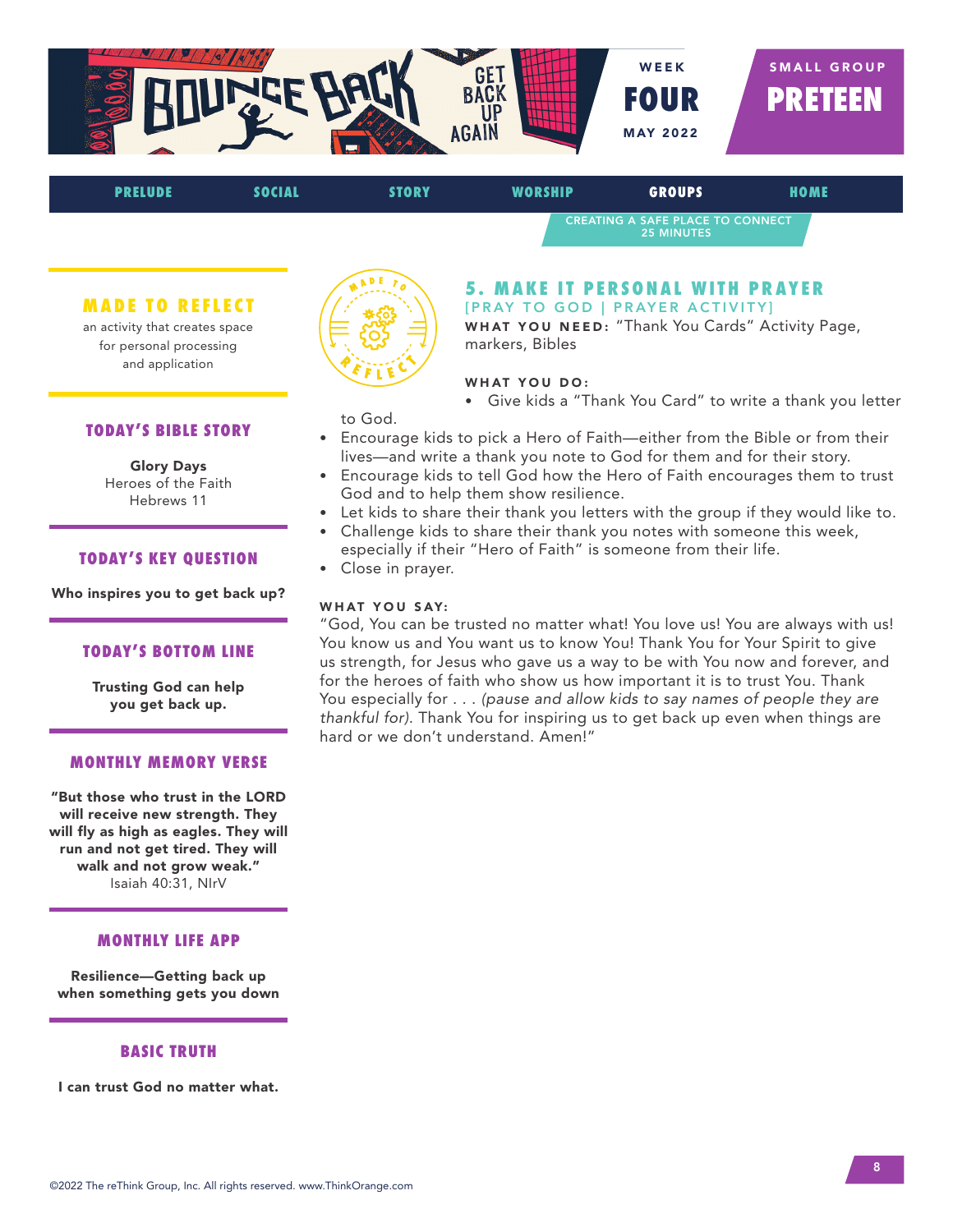

# **GETTING READY**

HERE'S EVERYTHING YOU NEED TO KNOW TO GET READY FOR THIS WEEK

## **SOCIAL: PROVIDING TIME FOR FUN INTERACTION (15 MINUTES)**

Welcome kids and spend time engaging in conversation and catching up. Get ready to experience today's story. (Choose one or both of these activities.)

## **1. JUST FOR FUN**

*Made to Move: an activity that increases the oxygen in the brain and taps into the energy in the body* 

- WHAT YOU NEED:
- Offering container
- Basket or container
	- <sup>o</sup> The container needs to be large enough to be used for a basketball-type game in which kids will bounce a ball into the container.
- Ball (beach ball, rubber ball, tennis ball, etc. Kids need to be able to bounce the ball into the basket/ container provided.)

## **2. OPENING ACTIVITY**

*Made to Play: an activity that encourages learning through following guidelines and/or working as a group* WHAT YOU NEED:

- 16-oz. bottles of water; 20-30 for each small group
	- <sup>**B</sup>** *Note: This is a bowling-type activity. If the bottles*</sup> are empty, add sand or beans to the bottles will increase the difficulty.
- Balls; six for each small group
	- <sup>□</sup> Ball must be able to knock down the water bottles, e.g., large rubber ball, tennis ball, small soccer ball, etc.
- Masking tape
- Timer or mobile device

## **GROUPS: CREATING A SAFE PLACE TO CONNECT (25 MINUTES)**

Create a safe place to connect and learn how the Bible story applies to real life experiences, through interactive activities and discussion questions.

(Choose as many of these activities as you like.)

## **1. TAKE A SNAPSHOT** [LIVE FOR GOD | APPLICATION ACTIVITY]

*Made to Connect: an activity that invites kids to share and collaborate with others while growing their understanding* WHAT YOU NEED:

- Large piece of butcher paper
- Tape
- Markers

## **2. BIBLE STORY EXTENSION** [TALK ABOUT GOD | BIBLE STORY REVIEW]

*Made to Play: an activity that encourages learning through following guidelines and/or working as a group*

## WHAT YOU NEED:

- Cones; three for each small group
	- <sup>n</sup> If you don't have cones, you can substitute with plastic cups, full rolls of toilet paper, etc.
- Balls, one for every two kids <sup>o</sup> The balls provided should rest on or in the cones.
- Blindfolds or bandanas; one for every two kids
- Bibles
- Items to be used as obstacles. (For example, chairs, tables, beanbag chairs, hula hoops, etc.)

## **3. DISCUSSION OUESTIONS** [TALK ABOUT GOD | BIBLE STORY REVIEW]

*Made to Connect: an activity that invites kids to share and collaborate with others while growing their understanding* WHAT YOU NEED:

• No supplies needed

# **4. VERSE TO TAKE WITH YOU**

## [HEAR FROM GOD | MEMORY VERSE ACTIVITY]

*Made to Move: an activity that increases the oxygen in the brain and taps into the energy in the body* WHAT YOU NEED:

- Bibles
- Bouncy balls; one for every two kids